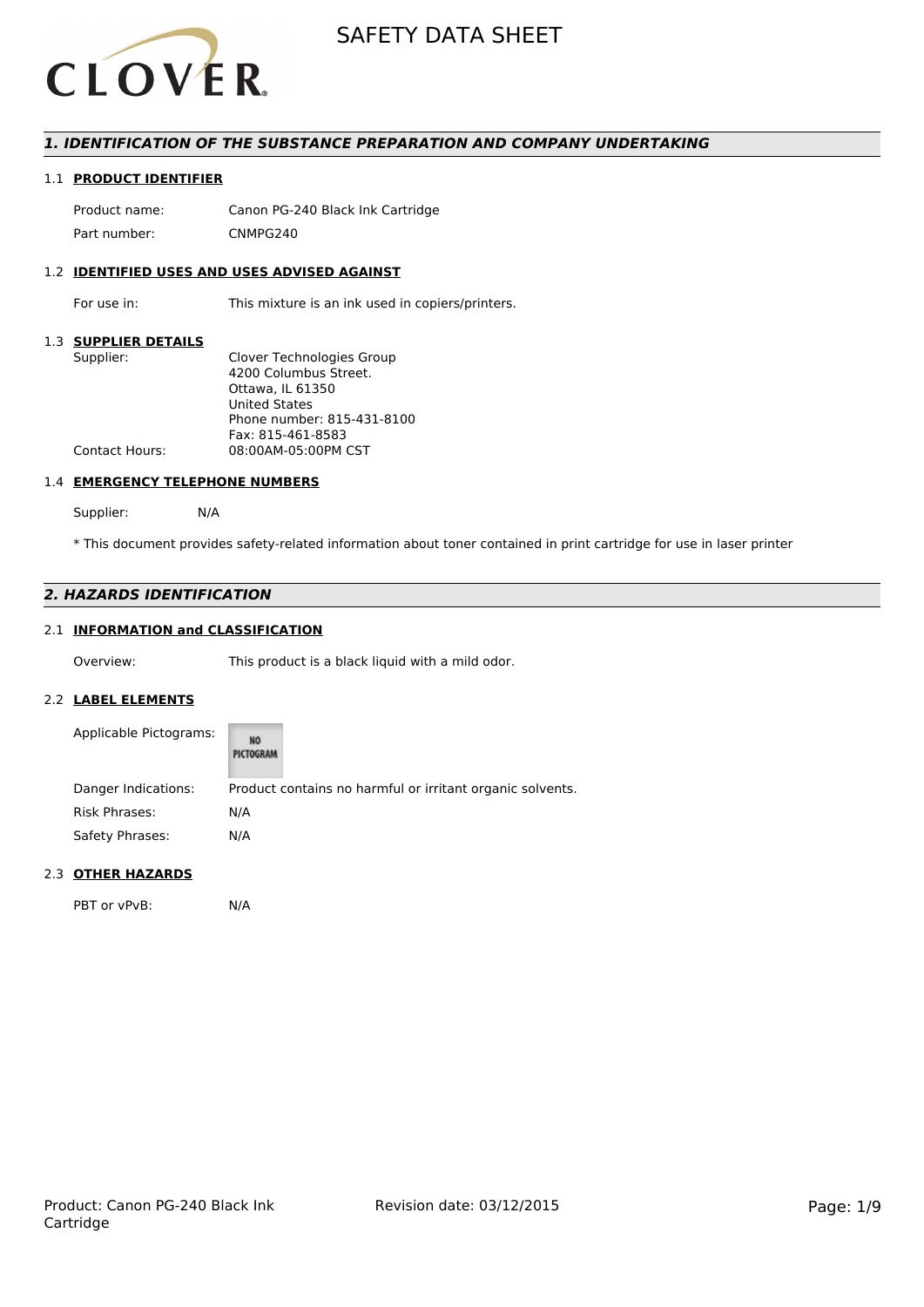

# *3. COMPOSITION / INFORMATION ON INGREDIENTS*

| Ingredients                                                                                        | <b>CAS number</b> | Weight %  | <b>OSHA</b><br><b>PEL</b> | <b>ACGIH</b><br><b>TLV</b> | Other |
|----------------------------------------------------------------------------------------------------|-------------------|-----------|---------------------------|----------------------------|-------|
| Solution of Water                                                                                  | Proprietary       | 70-75     |                           |                            |       |
| Carbon Black Dispersion,<br>Modifiers, Auxiliaries<br>(tensides) with additional<br><b>Glycols</b> | Proprietary       | $0.5 - 2$ |                           |                            |       |
| Alcoholic Mixtures of<br>additional alcohols                                                       | Proprietary       | $5-8$     |                           |                            |       |

The Full Text for all R-Phrases are Displayed in Section 16 **COMPOSITION COMMENTS**

The Data Shown is in accordance with the latest Directives.

This section provides composition information for the toner powder contained in specially designed container inside of the print cartridge.

# *4. FIRST-AID MEASURES*

## 4.1 **FIRST AID MEASURES**

## 4.1.1 **FIRST AID INSTRUCTIONS BY RELEVANT ROUTES OF EXPOSURE**

| Inhalation:   | None reported or known                                                                                                                                                                                                                                                                                                                           |
|---------------|--------------------------------------------------------------------------------------------------------------------------------------------------------------------------------------------------------------------------------------------------------------------------------------------------------------------------------------------------|
| Eye contact:  | Moderate eye, may cause sensitization. Flush eyes with water for 15 minutes while lifting the upper<br>and lower lids. Get medical attention.                                                                                                                                                                                                    |
| Skin contact: | Moderate skin irritation. May cause sensitization. Remove contaminated clothing. Wash contact<br>area thoroughly with soap and water. Get medical attention if irritation develops and persists.<br>Launder contaminated clothing before reuse.                                                                                                  |
| Ingestion:    | May cause gastrointestinal irritation. Call a poison control center or doctor immediately for<br>treatment advice. If conscious, give one 8 ounce glass of water to dilute. DO NOT induce vomiting<br>unless directed by medical personnel. Do not give anything by mouth to or induce vomiting in a<br>person who is unconscious or convulsing. |

## 4.1.2 **ADDITIONAL FIRST AID INFORMATION**

Additional first aid information: N/A Immediate Medical Attention Required: N/A

## 4.2 **SYMPTOMS AND EFFECTS**

Acute Symptoms from Exposure: N/A Delayed Symptoms from Exposure: N/A

## 4.3 **IMMEDIATE SPECIAL TREATMENT OR EQUIPMENT REQUIRED**

N/A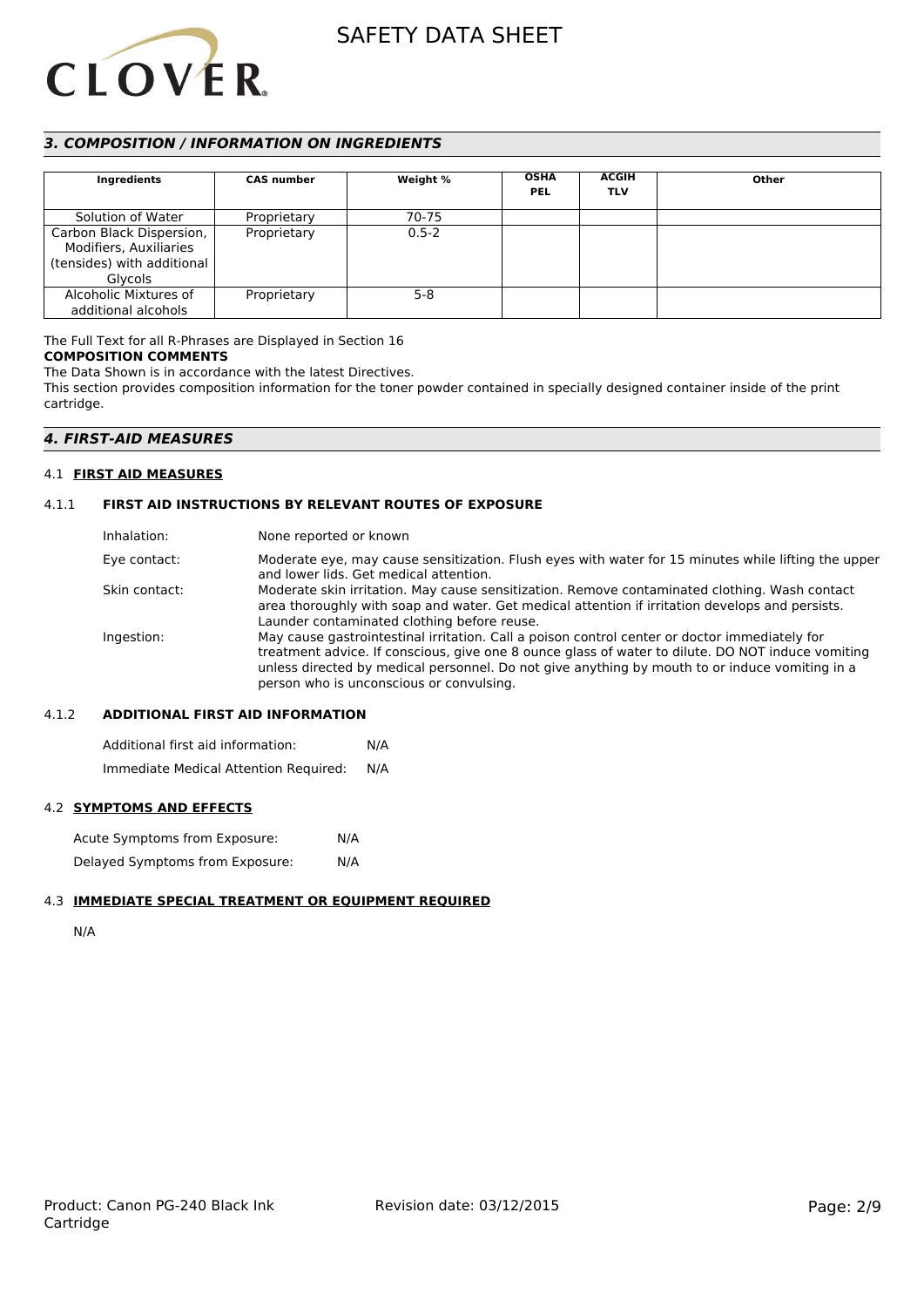

# *5. FIRE-FIGHTING MEASURES*

## 5.1 **EXTINGUISHING MEDIA**

Recommended Extinguishing Media: N/A Extinguishing Media Not to be Used: None known.

# 5.2 **SPECIAL HAZARD**

Unusual Fire/Explosion Hazards: None known. Extinguishing Media Not to be Used: None known.

#### 5.3 **ADVICE FOR FIRE FIGHTERS**

Avoid inhalation of smoke. Wear protective cloting an wear self-contained breathing apparatus

#### *6. ACCIDENTAL RELEASE MEASURES*

#### 6.1 **PERSONAL PRECAUTIONS, PROTECTIVE EQUIPMENT AND EMERGENCY PROCEDURES**

## 6.1.1 **PRECAUTIONS FOR NON-EMERGENCY PERSONNEL**

PERSONAL PROTECTIVE EQUIPMENT: Select in accordance with OSHA 1910.134 and good Industrial Hygiene practice. PROTECTIVE CLOTHING: Use personal protective equipment to minimize exposure to skin and eye.

#### 6.1.2 **ADDITIONAL FIRST AID INFORMATION**

N/A

#### 6.1.3 **PERSONAL PROTECTION**

Wear personal protective equipment as described in Section 8.

#### 6.2 **ENVIRONMENTAL PRECAUTIONS**

Regulatory Information: Keep product out of sewers and watercourses.

#### 6.3 **METHODS AND MATERIAL FOR CONTAINMENT AND CLEANUP**

Spill or Leak Cleanup Procedures: Wear appropriate protective clothing as described in Section 6.1.1. Dike spill and absorb with inert material. Collect into closable containers for proper disposal. Report spill as required by local and federal regulations.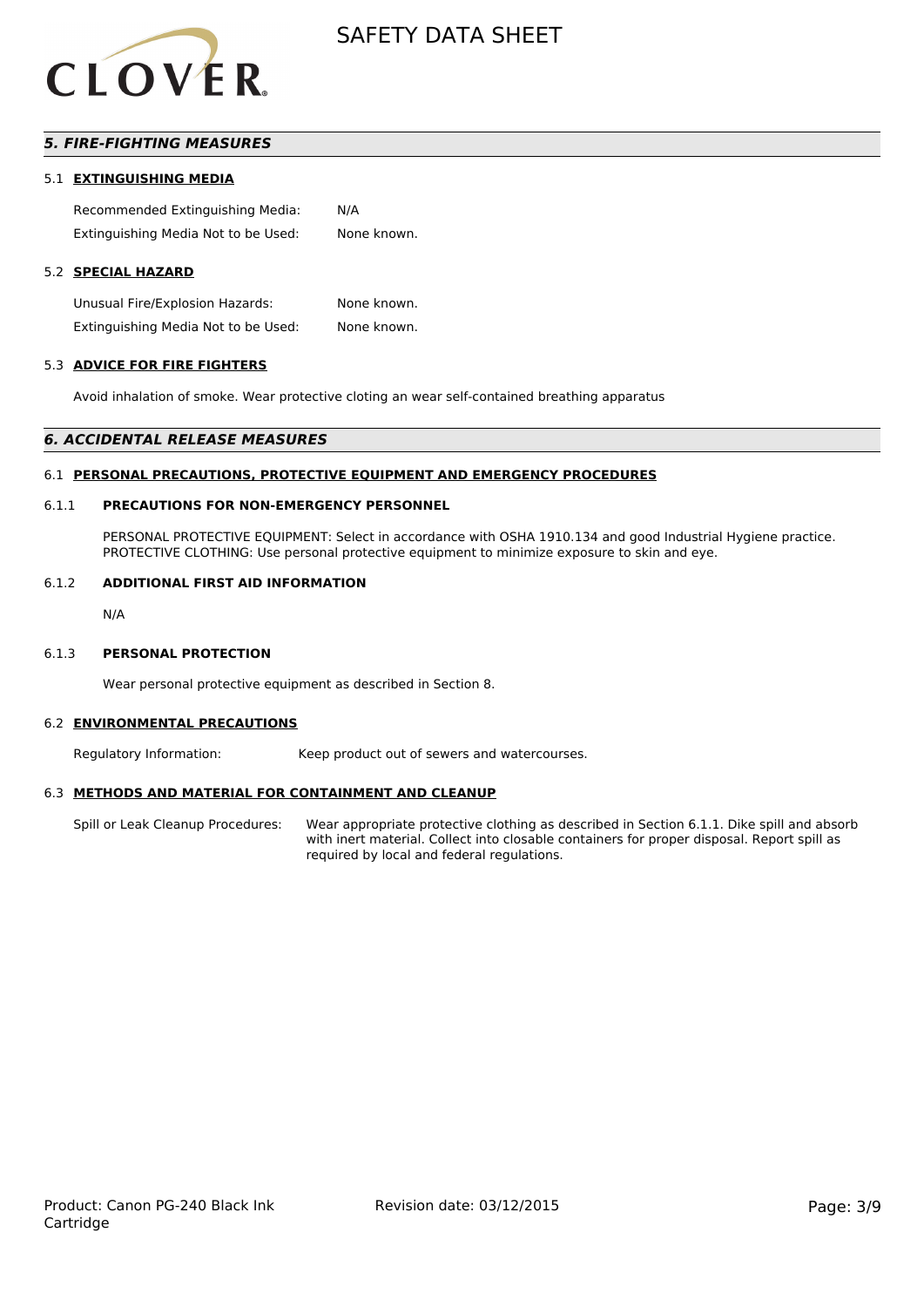

# *7. HANDLING AND STORAGE*

#### 7.1 **PRECAUTIONS FOR SAFE HANDLING**

Recommendations for Handling: No special precautions when used as intended. Keep containers closed, avoid creating dust. Keep away from ignition sources. Advice on General Hygiene: Never eat, drink or smoke in work areas. Practice good personal hygiene after using this material, especially before eating, drinking, smoking, using the restroom, or applying cosmetics.

#### 7.2 **CONDITIONS FOR SAFE STORAGE**

Avoid high temperatures, >100°F/32°C

#### 7.3 **SPECIFIC END USES**

Printing devices

#### *8. EXPOSURE CONTROLS/PERSONAL PROTECTION*

### 8.1 **CONTROL PARAMETERS**

The best protection is to enclose operations and/or provide local exhaust ventilation at the site of chemical release in order to maintain airborne concentrations of the product below OSHA PELs (See Section 2). Local exhaust ventilation is preferred because it prevents contaminant dispersion into the work area by controlling it at its source.

#### 8.2 **EXPOSURE CONTROLS**

#### **Respiratory protection:**

IMPROPER USE OF RESPIRATORS IS DANGEROUS. Seek professional advice prior to respirator selection and use. Follow OSHA respirator regulations (29 CFR 1910.134 and 1910.137) and, if necessary, wear a NIOSH approved respirator. Select respirator based on its suitability to provide adequate worker protection for given work conditions, levels of airborne contamination, and sufficient levels of oxygen.

#### **Eye/Face Protection:**

Contact lenses are not eye protective devices. Appropriate eye protection must be worn instead of, or in conjunction with contact lenses.

#### **Hand/Skin Protection:**

For emergency or non-routine operations (cleaning spills, reactor vessels, or storage tanks), wear an SCBA. WARNING! Air purifying respirators do not protect worker in oxygen deficient atmospheres.

## **Additional Protection:**

N/A

## **Protective Clothing and Equipment:**

Wear chemically protective gloves, boots, aprons, and gauntlets to prevent prolonged or repeated skin contact. Wear splashproof chemical goggles and face shield when working with liquid, unless full face piece respiratory protection is worn.

#### **Safety Stations:**

Make emergency eyewash stations, safety/quick-drench showers, and washing facilities available in work area.

#### **Contaminated Equipment:**

Separate contaminated work clothes from street clothes. Launder before reuse. Remove material from your shoes and clean personal protective equipment. Never take home contaminated clothing.

## **Comments:**

Never eat, drink or smoke in work areas. Practice good personal hygiene after using this material, especially before eating, drinking, smoking, using the restroom, or applying cosmetics.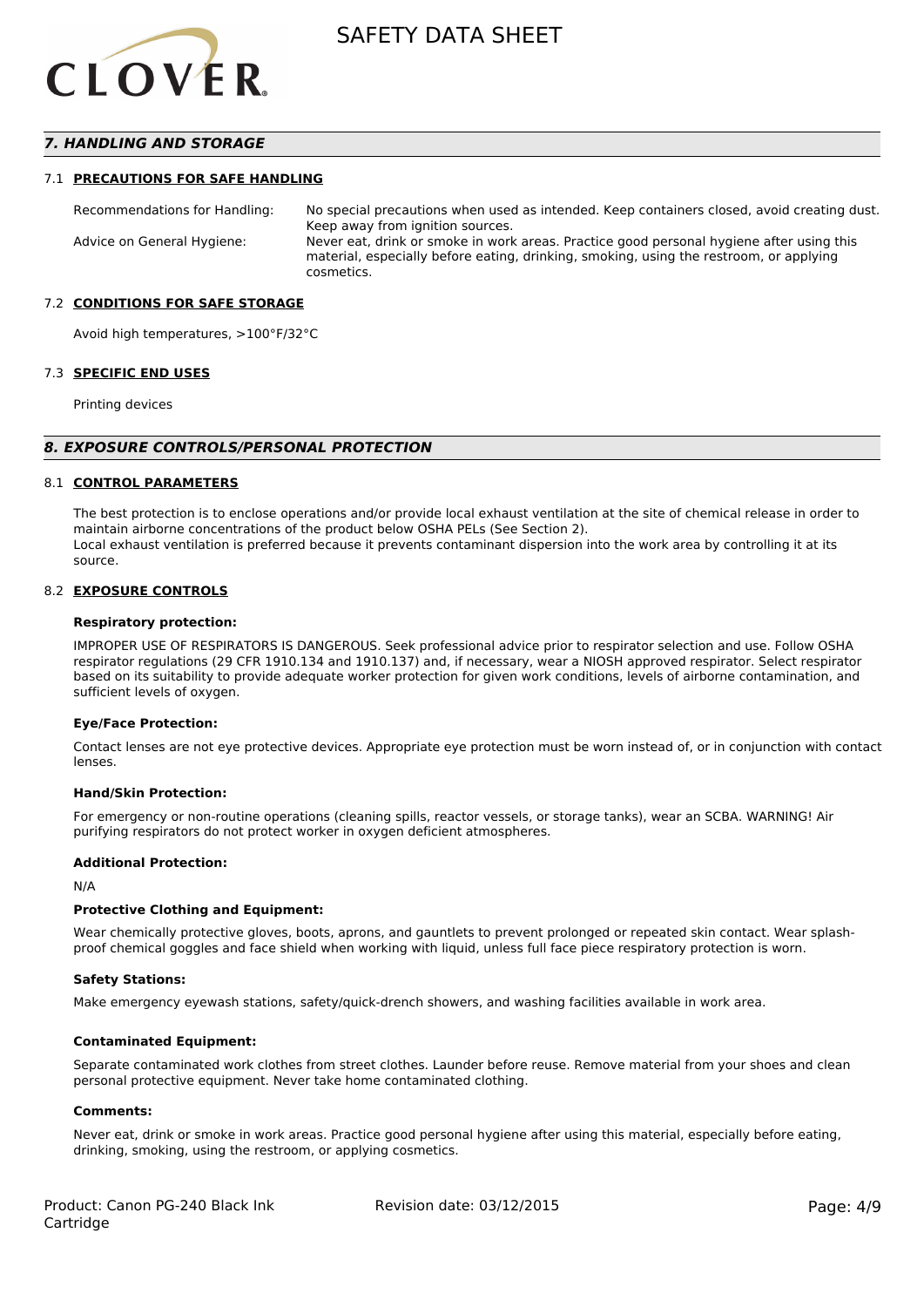

# *9. PHYSICAL AND CHEMICAL PROPERTIES*

# 9.1 **DETAIL INFORMATION**

| Physical state:            | APPEARANCE: Black liquid. |
|----------------------------|---------------------------|
| Color:                     | Black                     |
| Odor:                      | Mild odor                 |
| Odor threshold:            | N/A                       |
|                            |                           |
| Boiling point:             | $212^{\circ}F$            |
| Melting point:             | N/A                       |
| Flash point:               | None                      |
| <b>Explosion limits:</b>   | N/A                       |
| Relative density:          | N/A                       |
| Auto-ignition temperature: | N/A                       |
|                            |                           |

## 9.2 **OTHER INFORMATION**

SPECIFIC GRAVITY (H20=1): 1.00 – 1.10 VAPOR PRESSURE: 17.5 mmHg VAPOR DENSITY (Air=1): Heavier than air SOLUBILITY IN WATER: Mixable FREEZING POINT: Not available COEFFICIENT of WATER/OIL: Not available EVAPORATION RATE: < Butyl Acetate pH: 7.0 – 8.0

## *10. CHEMICAL STABILITY AND REACTIVITY*

#### 10.1 **Reactivity:**

| <b>Reactivity Hazards:</b>     | None                                                                                                           |
|--------------------------------|----------------------------------------------------------------------------------------------------------------|
| Data on Mixture Substances:    | None                                                                                                           |
| 10.2 Chemical Stability:       | The product is stable. Under normal conditions of storage and use, hazardous<br>polymerisation will not occur. |
| 10.3 Hazardous Polymerization: | Stable under conditions of normal use.                                                                         |
| 10.4 Conditions to Avoid:      | Keep away from heat, flame, sparks and other ignition sources.                                                 |
| 10.5 Incompatible Materials:   | Strong oxidising materials                                                                                     |
| 10.6 Hazardous Decomposition:  | Will not occur.                                                                                                |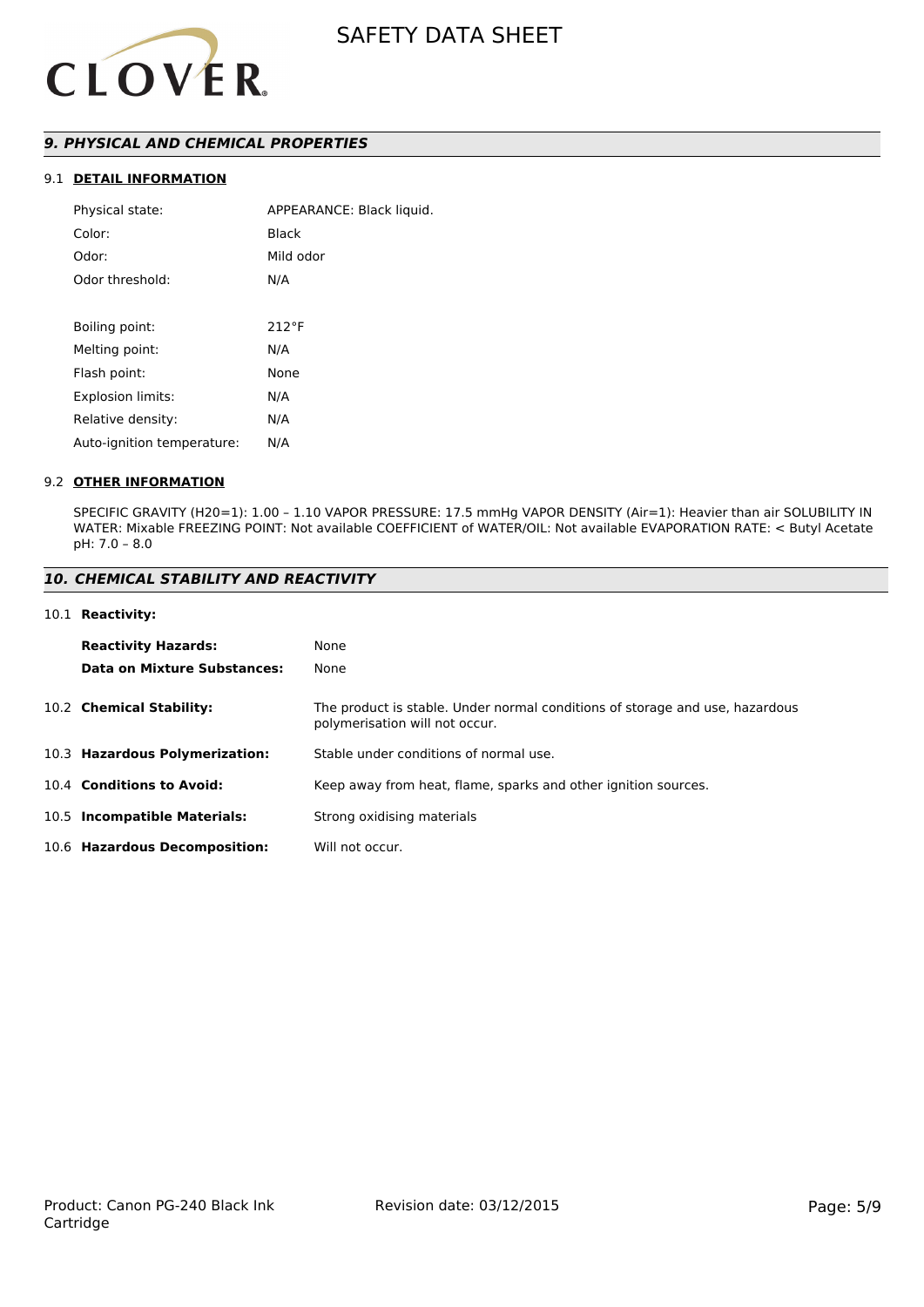

## *11. INFORMATION ON TOXICOLOGICAL EFFECT*

| <b>Mixtures:</b>                   | N/A |
|------------------------------------|-----|
| <b>Acute Toxicity:</b>             | N/A |
| <b>Skin Corrosion/Irritation:</b>  | N/A |
| <b>Serious Eye Damage:</b>         | N/A |
| <b>Inhalation:</b>                 | N/A |
| <b>Sensitization:</b>              | N/A |
| <b>Mutagenicity:</b>               | N/A |
| Carcinogenicity:                   | N/A |
| <b>Reproductive Toxicity:</b>      | N/A |
| <b>STOT - Single Exposure:</b>     | N/A |
| <b>STOT - Multiple Exposure:</b>   | N/A |
| Ingestion:                         | N/A |
| <b>Hazard Class Information:</b>   | N/A |
| <b>Mixture on Market Data:</b>     | N/A |
| Symptoms:                          | N/A |
| <b>Delayed/Immediate Effects:</b>  | N/A |
| Test Data on Mixture:              | N/A |
| <b>Not Meeting Classification:</b> | N/A |
| <b>Routes of Exposure:</b>         | N/A |
| <b>Interactive Effects:</b>        | N/A |
| <b>Absence of Specific Data:</b>   | N/A |
| <b>Mixture vs Substance Data:</b>  | N/A |

## *12. ECOLOGICAL INFORMATION*

| 12.1 <b>Eco toxicity:</b>           | N/A |
|-------------------------------------|-----|
| 12.2 Degradability:                 | N/A |
| 12.3 Bioaccumulation Potential: N/A |     |
| 12.4 Mobility in Soil:              | N/A |
| 12.5 PBT & vPvB Assessment:         | N/A |
| 12.6 Other Adverse Effects:         | N/A |

# *13. DISPOSAL CONSIDERATIONS*

#### **Disposal Information:**

 Dispose as a solid waste in accordance with local authority regulations. Empty container retains product residue.

# **Physical/Chemical Properties that affect Treatment:**

Symbol: This product is not classified as dangerous

Risk Phrases: This product is not classified according to the federal, state and local environmental regulations.

## **Waste Treatment Information:**

Do not shred toner cartridge, unless dust-explosion prevention measures are taken. Finely dispersed particles may form explosive mixtures in air. Dispose of in compliance with federal, state, and local regulations.

#### **Personal Protection Required:**

N/A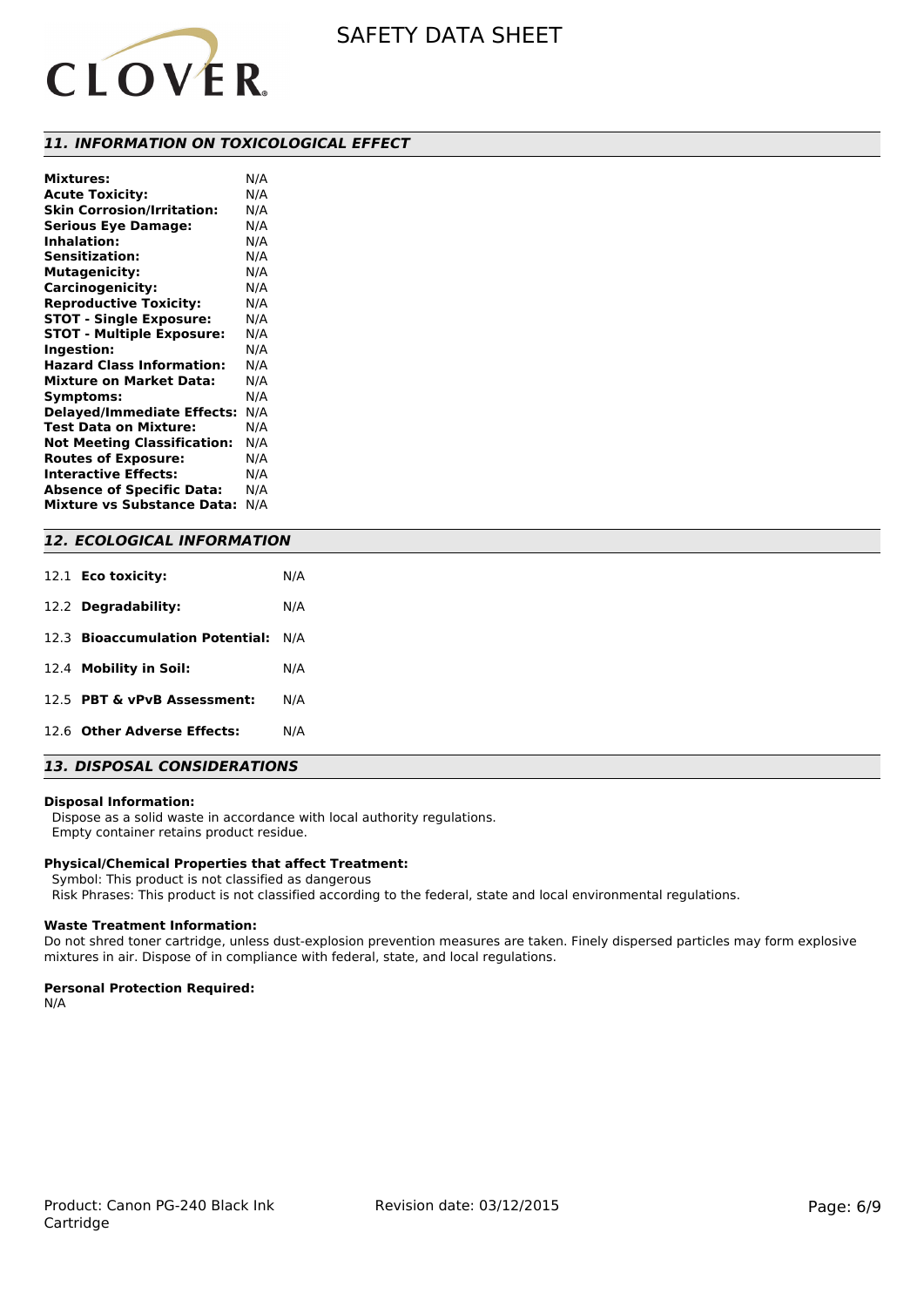

# *14. TRANSPORT INFORMATION*

| 14.1 | <b>ID Number:</b>           | N/A                                               |
|------|-----------------------------|---------------------------------------------------|
|      | 14.2 Shipping Name:         | Not Regulated                                     |
|      | 14.3 Hazard Class:          | HMIS Rating: Health = $1$ Fire = 0 Reactivity = 0 |
|      | 14.4 Packing Group:         | N/A                                               |
|      | 14.5 Environmental Hazards: | N/A                                               |
|      | 14.6 User Precautions:      | N/A                                               |
| 14.7 | <b>Bulk Transport:</b>      | N/A                                               |

# *15. REGULATORY INFORMATION*

15.1 **Regulatory Information:** OSHA HAZARD CLASSIFICATION: Irritant, target organ effects

**EPA Regulatory Information:** N/A

**CERCLA Reportable Quantity:** N/A

## 15.2 **Superfund Information:**

#### **Hazard Categories:**

**Immediate:** N/A

**Delayed:** N/A

**Fire:** NFPA Rating: Health  $= 1$  Fire  $= 0$  Reactivity  $= 0$ 

**Pressure:** N/A

**Reactivity:** N/A

**Section 302 - Extremely Hazardous:** N/A **Section 311 - Hazardous:** Acute health.

15.3 **State Regulations:** CALIFORNIA PROPOSITION 65 INFORMATION: This product contains no California Proposition 65 regulated chemicals.

15.4 **Other Regulatory Information:** CERCLA HAZARDOUS SUBSTANCE (40CFR 116): Not applicable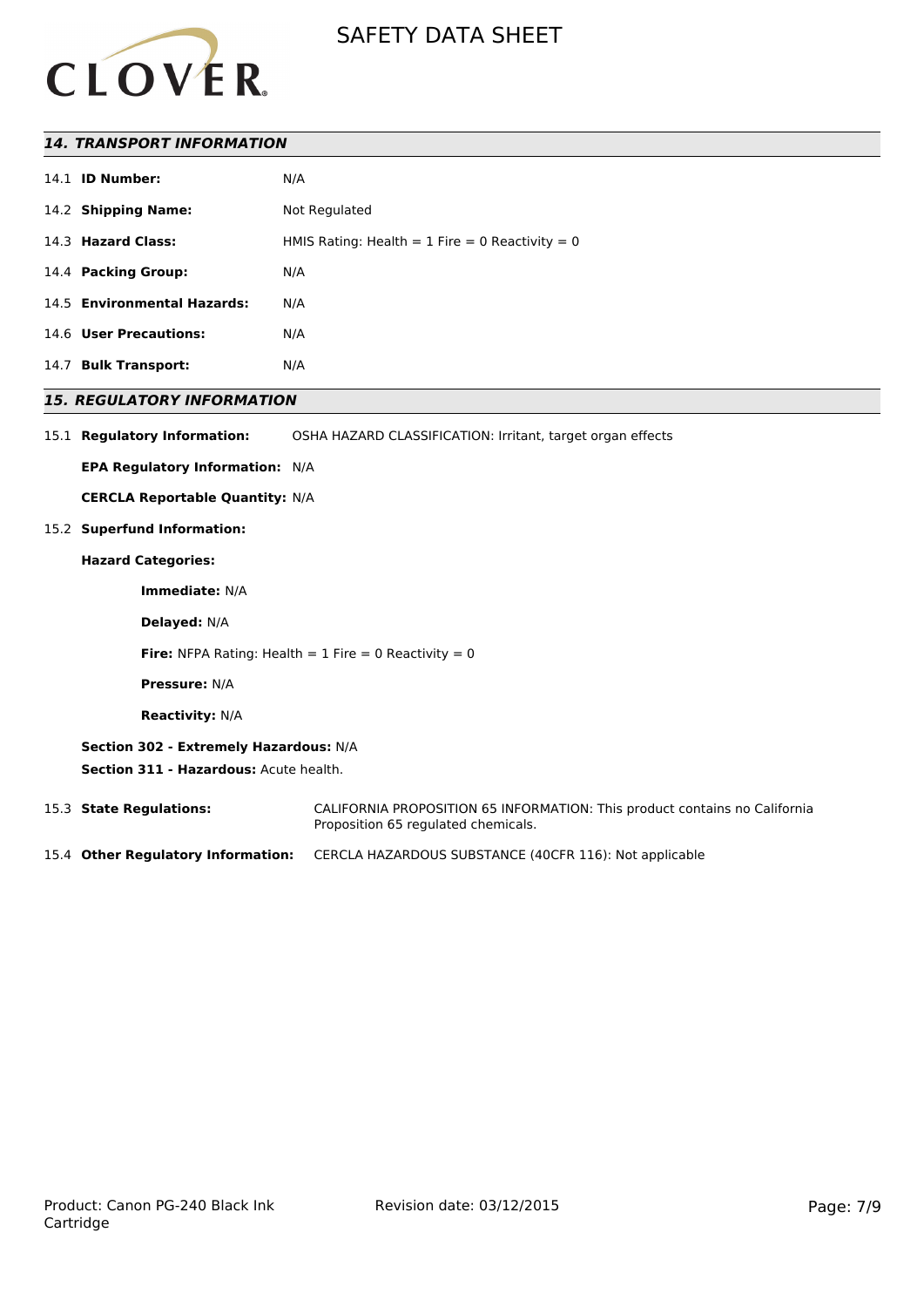

# *16. OTHER INFORMATION*

| <b>General Comments:</b>          | This information is based on our current knowledge. It should not therefore be construed as<br>quaranteeing specific properties of the products as described or their suitability for a particular<br>application |
|-----------------------------------|-------------------------------------------------------------------------------------------------------------------------------------------------------------------------------------------------------------------|
| <b>Creation Date of this SDS:</b> | 05/18/2015                                                                                                                                                                                                        |